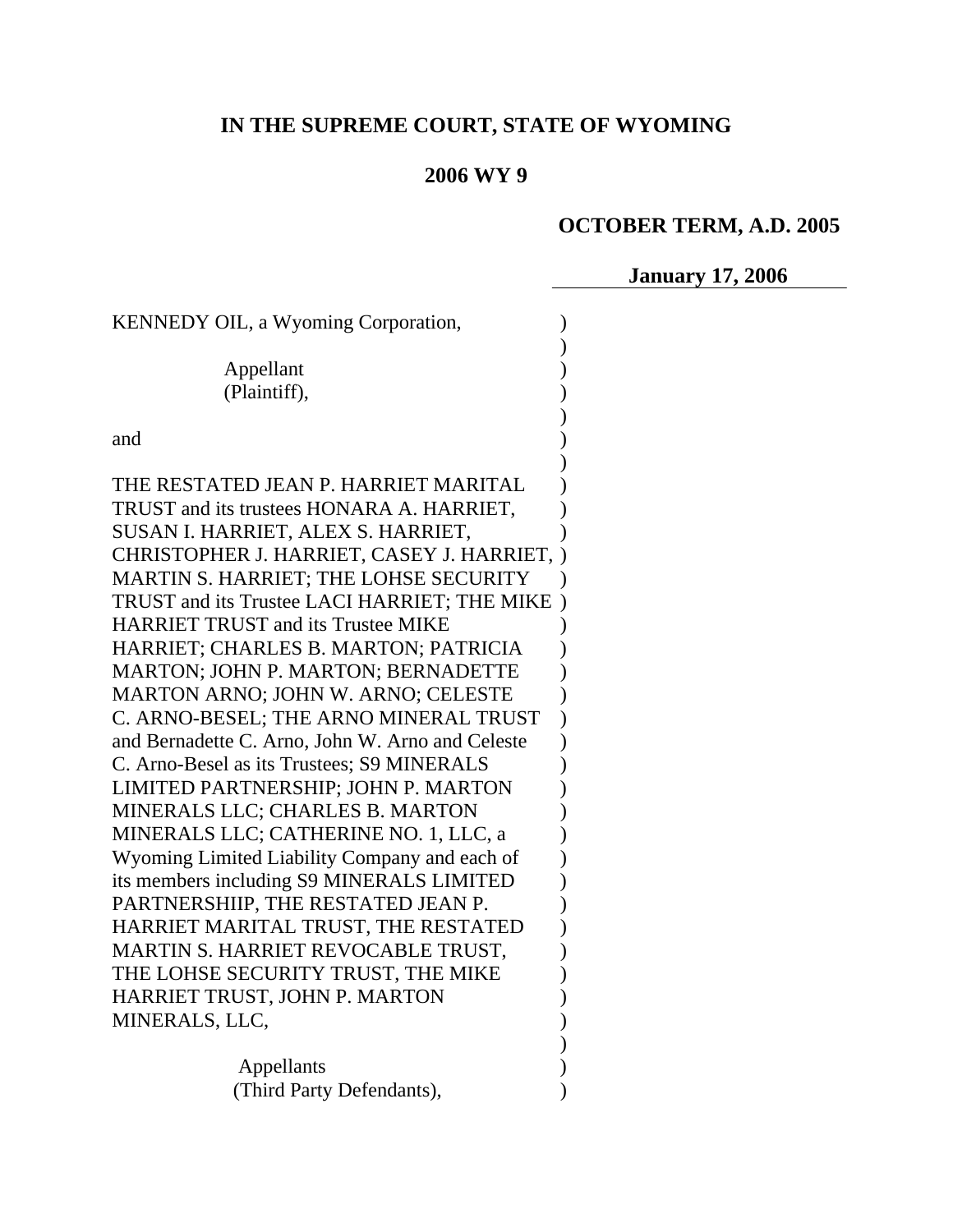| v.                                   | No. $05-95$ |
|--------------------------------------|-------------|
|                                      |             |
| LANCE OIL & GAS COMPANY, INC., a     |             |
| Delaware Corporation, and WILLIAMS   |             |
| PRODUCTION RMT COMPANY, INC., a      |             |
| Delaware Corporation,                |             |
|                                      |             |
| Appellees                            |             |
| (Defendants/Third Party Plaintiffs). |             |

## *Appeal from the District Court of Johnson County The Honorable John C. Brackley, Judge*

### *Representing Appellants:*

 *Morris R. Massey of Brown, Drew & Massey, LLP, Casper, Wyoming; and Timothy J. Kirven of Kirven & Kirven, P.C., Buffalo, Wyoming.* 

#### *Representing Appellees:*

 *Patrick R. Day, P.C., and James R. Belcher, P.C., of Holland & Hart, LLP, Cheyenne, Wyoming.* 

*Before HILL, C.J., and GOLDEN, KITE, VOIGT, and BURKE, JJ.* 

**NOTICE: This opinion is subject to formal revision before publication in Pacific Reporter Third. Readers are requested to notify the Clerk of the Supreme Court, Supreme Court Building, Cheyenne, Wyoming 82002, of any typographical or other formal errors so that correction may be made before final publication in the permanent volume.**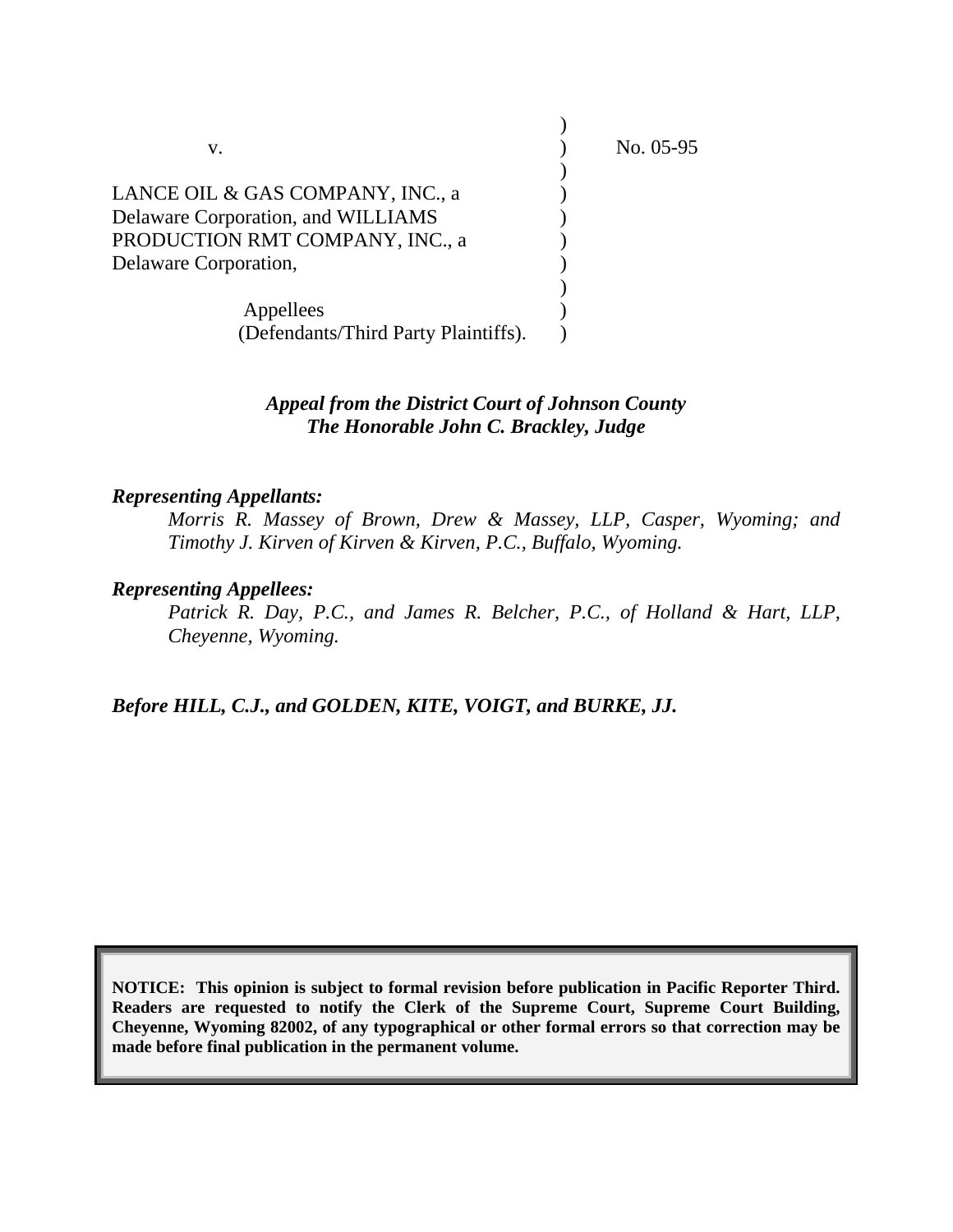## **VOIGT, Justice.**

 $\overline{a}$ 

[¶1] In a quiet title dispute involving mineral interest lessees, the district court relied upon the relation-back doctrine in granting summary judgment to the appellees. We affirm, but on the related doctrine of after-acquired title or estoppel by deed.

## **FACTS**

[¶2] In pursuing their respective summary judgment motions in the district court, the parties entered into a Joint Stipulation of Facts, from which we have gleaned the following information:

[¶3] As of 1975, members of the Harriet and Marton families (collectively Harriet-Marton) owned the oil, gas, and other minerals, except coal, lying in and under the N1/2 of Section 19, Township 48 North, Range 78 West, 6th P.M., in Johnson County, Wyoming (the subject property). On December 11, 1975, Harriet-Marton executed a lease in favor of William D. Gibbs, Sophia D. Gibbs, Robert M. Gibbs, and Martha W. Gibbs (collectively Gibbs), in which Harriet-Marton averred that they owned and could provide marketable title to all of the oil and gas in and under the subject property.<sup>[1](#page-2-0)</sup> In exchange for rights under the lease, Gibbs obligated themselves to commence drilling an exploratory well into the Shannon Formation. Upon completion of the well, Gibbs was to receive the oil and gas as lessee for three years and as long thereafter as oil and gas was produced in paying quantities. In addition, the lease agreement spelled out the parties' rights and obligations regarding expenses and production, and the effects of nonproduction. Although the lease agreement was not recorded, a memorandum referring to it was recorded on March 30, 1976. Pursuant to this lease agreement, the Catherine No. 1 and Catherine No. 2 wells were completed as productive on April 1, 1976, and May 12, 1977, respectively.

[¶4] Upon William D. Gibbs' death, his estate was probated in Johnson County. On September 23, 1991, Harriet-Marton filed creditors' claims in the probate proceedings based upon the 1975 lease agreement, seeking an accounting of income received and expenses paid, and payment of any sums due in regard to the Catherine No. 1 well. Those creditors' claims were settled on June 7, 1994, in an Agreement Concerning Creditor's Claims entered into between the personal representatives of the estate and the then-current Harriet-Marton entities. The gist of that agreement was that Harriet-Marton were not entitled to a share of the production proceeds because expenses (\$552,397.17) exceeded production (\$283,803.42), but that Harriet-Marton might in the future be entitled to distributions in the event Gibbs' successors recovered costs and production

<span id="page-2-0"></span> $<sup>1</sup>$  The parties entered into a similar agreement in June of the same year, but the December agreement has</sup> been treated throughout these and related proceedings as the operative agreement.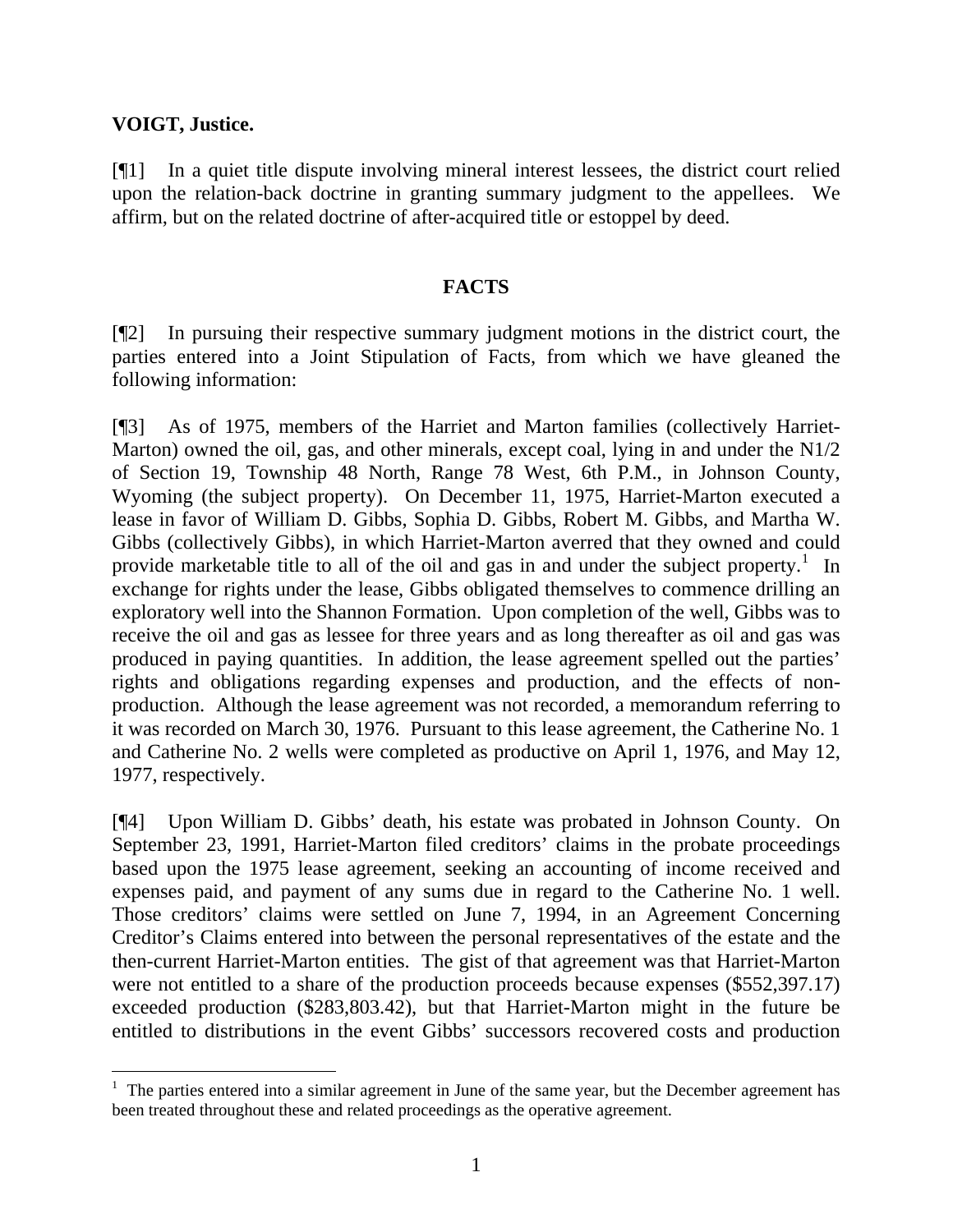continued. To ensure such distributions, the personal representatives obligated the estate's distributees to provide Harriet-Marton an annual accounting concerning the well. The settlement terms were made part of the estate's distribution plan.

[¶5] On May 21, 1998, the appellees (Lance-Williams) obtained, through their agent, Baseline Minerals, Inc., oil and gas leases from Harriet-Marton covering the subject property. The lessors were the same as, or the successors in interest to, the Harriet-Marton mineral owners that were parties to the 1975 lease agreement with Gibbs. In each of the four separate 1998 leases, Harriet-Marton struck the following form language: "Lessor hereby warrants and agrees to defend the title to said land." The primary term of the leases was five years, subject to extension for an additional two years. A concurrent title opinion prepared for Baseline indicated that there were no current unreleased oil and gas leases of record covering the property.

[¶6] On October 17, 2002, Harriet-Marton recorded with the Johnson County Clerk a "Notice of Claim of Interest in Real Property." The notice, signed under oath by John P. Marton, declared that Harriet-Marton claimed an interest in the subject property based upon the 1975 lease agreement and the Gibbs distributees' failure to abide by the terms and conditions of the probate settlement agreement. The notice indicated that it was given pursuant to Wyo. Stat. Ann.  $\S$ § 34-10-107 and 34-11-101 (LexisNexis [2](#page-3-0)005).<sup>2</sup> A few months later, Harriet-Marton filed a civil action against the Gibbs distributees, with the verified complaint containing the following factual allegations and legal conclusions:

 1. The plaintiffs are the successors in interest to the Harriet-Marton interests under the 1975 lease.

 2. Upon Gibbs' drilling of the Catherine No. 1 well, the oil and gas in and under the subject property was leased to Gibbs for three years and as long thereafter as such was produced in paying quantities.

 3. If production ceased, Gibbs' interest would not terminate if Gibbs commenced additional drilling or reworking operations within sixty days. Furthermore, if there was no production at the end of the primary term of the lease, the agreement would remain in effect only so long as Gibbs continued drilling or reworking operations with no cessation thereof for more than thirty days.

 4. Gibbs was required under the lease agreement to keep and make available to Harriet-Marton an accurate record of costs, expenses, charges, and credits.

<span id="page-3-0"></span> $\overline{a}$ <sup>2</sup> Wyo. Stat. Ann. § 34-10-107 is part of the marketable record title act, the purpose of which legislation is to allow "persons to rely on a record chain of title." Wyo. Stat. Ann. § 34-10-102 (LexisNexis 2005). In turn, Wyo. Stat. Ann. § 34-11-101 provides for the recording of affidavits "stating facts relating to matters which may affect the title to real estate[.]"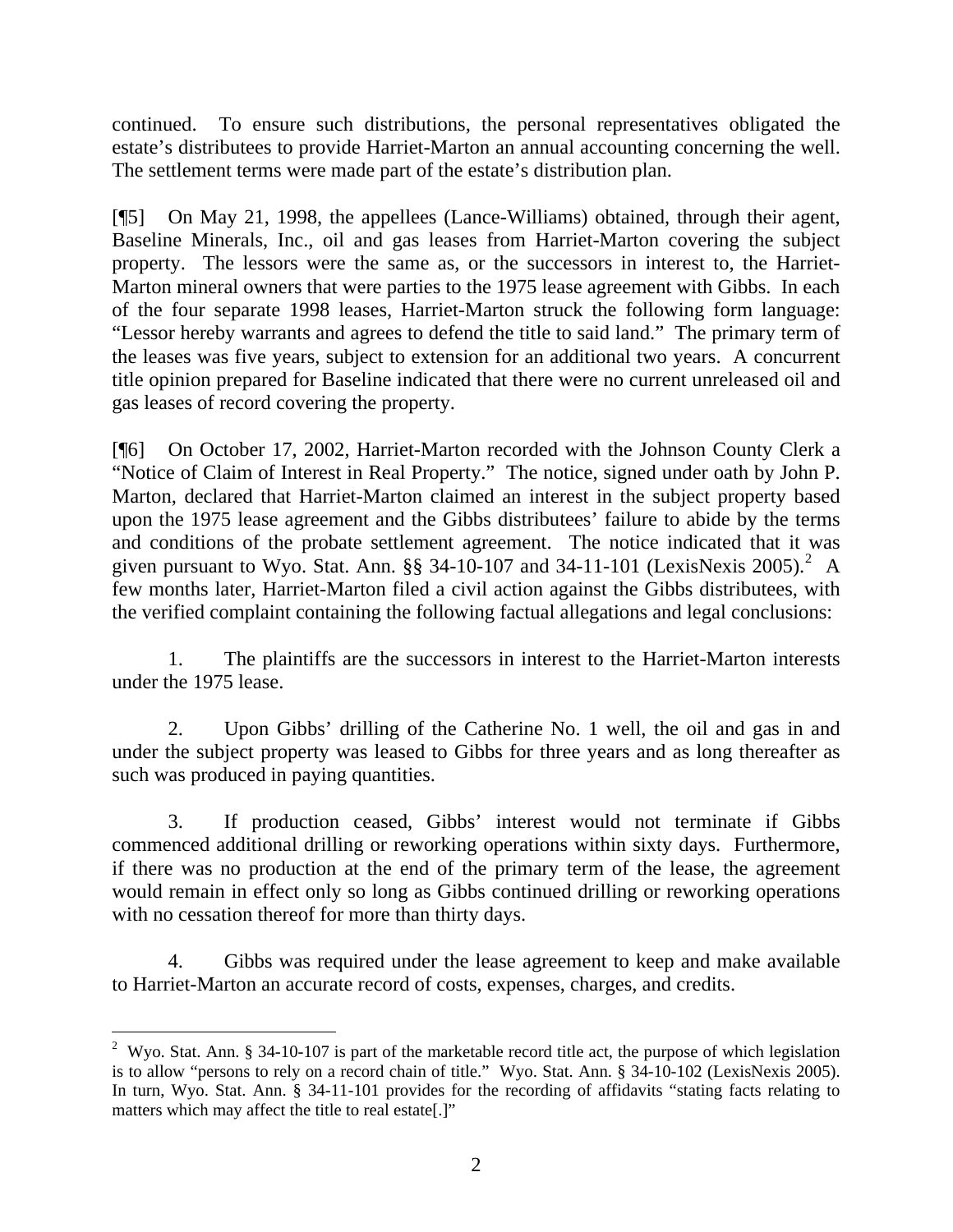5. The 1975 lease agreement has "terminated by reason of the fact that the primary term of the lease of three (3) years has expired and that neither oil nor gas is being produced in paying quantities from the N1/2 of said Section 19."

 6. The 1975 lease agreement "has terminated according to its terms and [the Gibbs distributees] have no further interest therein."

 7. The 1975 lease agreement has terminated because, "[a]fter initial discovery of oil in the Catherine No. 1 [w]ell, the production thereof has ceased and [the Gibbs distributees] have not commenced additional drilling or reworking operations within sixty (60) days after the cessation of production."

 8. The 1975 lease agreement has terminated because the Gibbs distributees have failed to maintain the records and to provide to Harriet-Marton the information required in the probate settlement agreement.

[¶7] Finally, as the concluding paragraph in three separate causes of action, the Verified Complaint stated as follows:

> [Harriet-Marton] are entitled to a declaration of the respective legal rights of [Harriet-Marton] and [the Gibbs distributees] and [to] a determination that the 1975 Agreement between [Harriet-Marton and the Gibbs distributees] is terminated … and [the Gibbs distributees] have no further right, claim or title under the terms of said 1975 Agreement; nor to the oil, gas or other minerals lying in or under the [subject property].

[¶8] During the pendency of their lawsuit against the Gibbs distributees, Harriet-Marton formed a limited liability company called Catherine No. 1, LLC. The members of Catherine No. 1, LLC are either the original mineral owners or the successors in interest to the original mineral owners who signed the 1975 lease agreement, and are either the original lessors or the successors in interest to the original lessors who signed the 1998 Baseline leases.

[¶9] Harriet-Marton's civil action against the Gibbs distributees was dismissed with prejudice, prior to any adjudication, on August 8, 2003. Dismissal followed the parties' filing of their Stipulation for Dismissal With Prejudice on July 31, 2003, which stipulation recited only that "the parties herein have agreed to a settlement of all claims of the parties[.]" It is undisputed that, as part of the settlement, the Gibbs distributees assigned their interests in the 1975 lease agreement to Catherine No. 1, LLC, leaving Catherine No. 1, LLC with a 96% interest in rights granted by the 1975 lease agreement.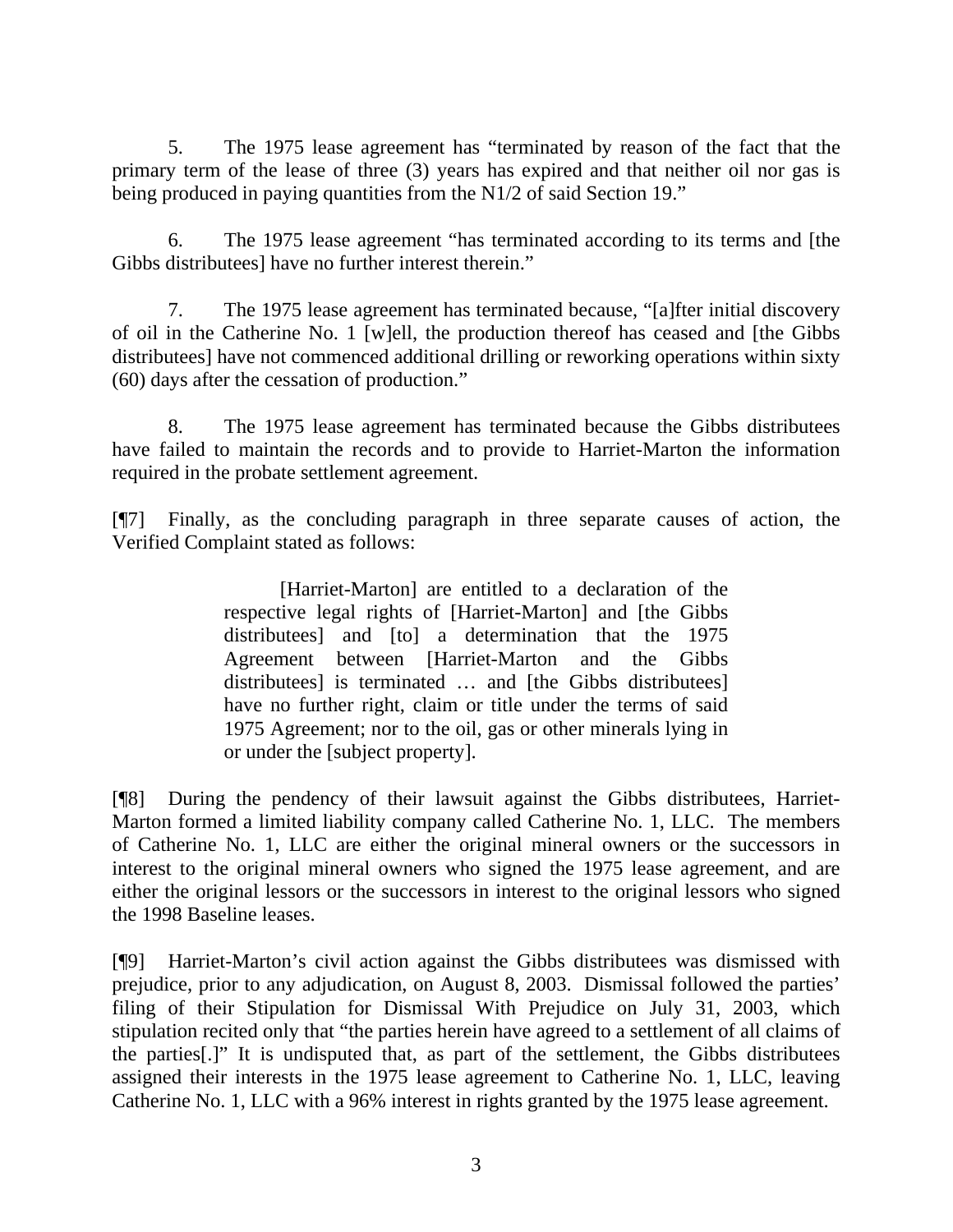[¶10] The current controversy has its genesis in what happened next. On December 8, 2003, Harriet-Marton and Catherine No. 1, LLC assigned to the appellant (Kennedy) all of their right, title, and interest in and to the 1975 lease agreement, covering the subject property from the surface to the base of the Fort Union Formation. That assignment was one of the terms of a broader agreement entered into on that same date by Harriet-Marton, Catherine No. 1, LLC, and Kennedy, whereby Kennedy leased the oil and gas on the subject property. Significantly, Kennedy undertook as part of the agreement to pursue for itself and the lessors, a quiet title action against "conflicting claimants." Those "conflicting claimants" were, of course, Lance-Williams, who were Harriet-Marton's lessees under the 1998 lease agreements.

[¶11] True to its word, on February 3, 2004, Kennedy filed the quiet title action that underlies this appeal, naming Lance-Williams as the only defendants. The focal allegation of Kennedy's complaint is that,

> [t]hrough oil and gas leases dated May 21, 1998, as extended, *executed while the subject oil and gas leasehold estate under the December 11, 1975 oil and gas lease remained in force and effect by virtue of production from or allocated to the leased lands,* [Lance-Williams] claim an estate or interest in the oil and gas leasehold estate which is adverse to the claim of Kennedy.<sup>[[3](#page-5-0)]</sup>

(Emphasis added.) Harriet-Marton are now also parties to the action, as a result of Lance-Williams' third party complaint.

[¶12] After hearing cross motions for summary judgment, the district court ruled in favor of Lance-Williams. The district court found that: (1) Harriet-Marton manifested an unequivocal intention to enter into the 1998 Baseline leases; (2) Harriet-Marton accepted both the initial bonus payments and the extension payments under those leases; (3) at the time of the 1998 leases, Baseline had no actual knowledge of the 1975 lease agreement; (4) at the time of the 2003 leases, Kennedy had actual knowledge of the 1998 Baseline leases; (5) Harriet-Marton's attempt to re-lease minerals to Kennedy that were already leased to Lance-Williams offends notions of justice and equity; and (6) equity demands application of the doctrine of relation as set forth in *Walliker v. Escott,* 608 P.2d 1272, 1278 (Wyo. 1980).

<span id="page-5-0"></span><sup>&</sup>lt;sup>3</sup> No doubt, the "or allocated to" language appears because, on June 1, 1983, a portion of the subject property was committed to the Indian Creek (Shannon C Sand) Unit as Unit Tract 15, the Indian Creek Unit having been created for secondary recovery operations in the Shannon Formation. Pursuant to the Unit Agreement, a specified percentage of unit production was allocated to the working interest owners in Unit Tract 15.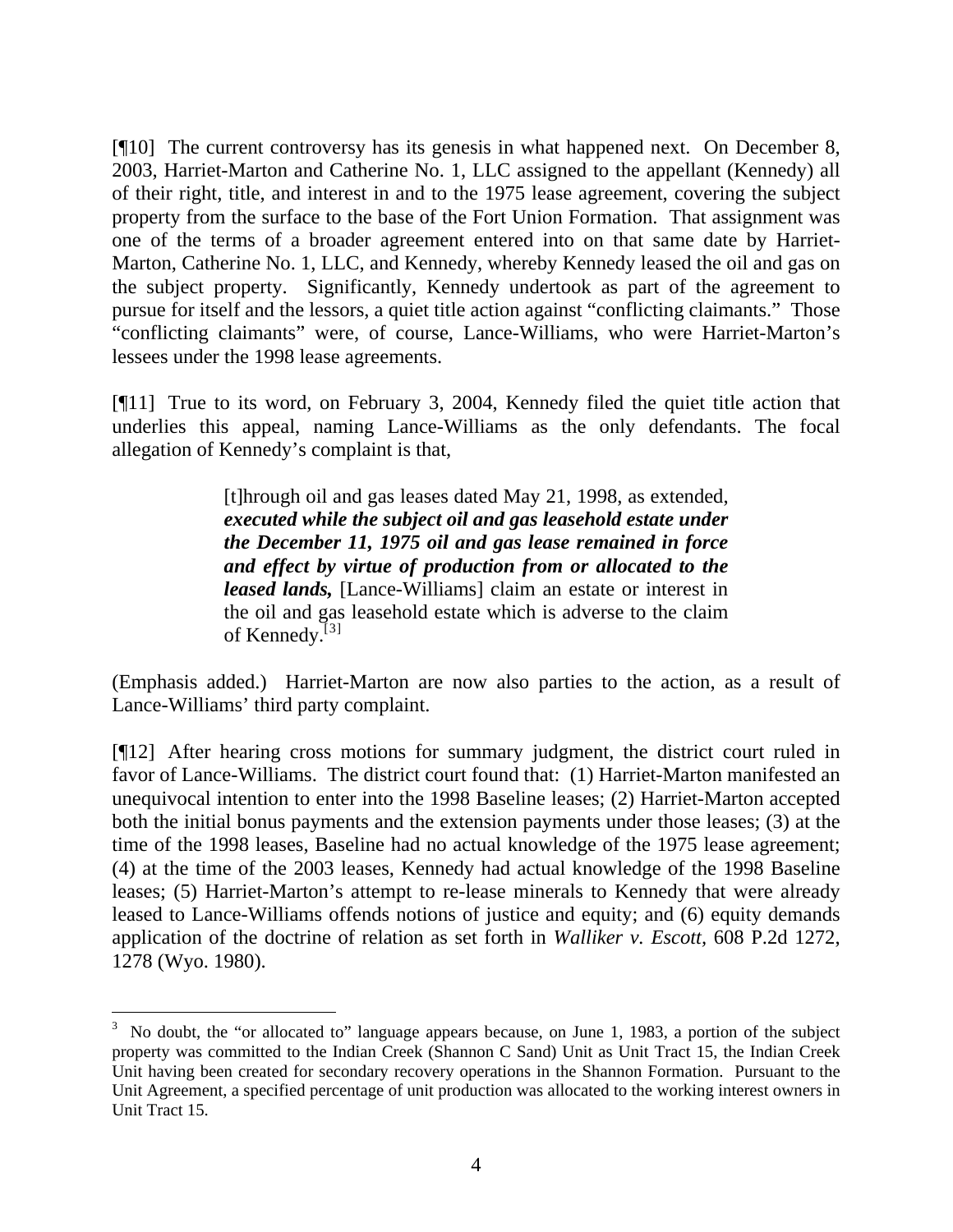#### **ISSUES**

[¶13] In their appellate briefs, the parties have identified ten interrelated issues and arguments for appellate review, with the primary issue being the district court's application of the relation-back doctrine. We find the dispositive issue to be whether Harriet-Marton and Kennedy are estopped from denying Lance-Williams' title. In answering that question, we will contrast the doctrines of relation and estoppel by deed, and we will briefly discuss the recording act. Given our resolution of those issues, it will be unnecessary to address the other issues raised by the parties.

#### **STANDARD OF REVIEW**

[¶14] We have often restated our standard for the review of a summary judgment and we will not repeat it at length here. *See Linton v. E.C. Cates Agency, Inc.*, 2005 WY 63,  $\P$ 6-7, 113 P.3d 26, 28 (Wyo. 2005); *Lewis v. Community First Nat. Bank, N.A.,* 2004 WY 152, ¶ 8, 101 P.3d 457, 459 (Wyo. 2004); and *Bidache, Inc. v. Martin,* 899 P.2d 872, 873-74 (Wyo. 1995). We will note, in particular, that we will uphold a summary judgment on the basis of any proper legal theory appearing in the record. *Lewis,* 2004 WY 152, ¶ 8, 101 P.3d at 459; *Bitker v. First Nat. Bank in Evanston,* 2004 WY 114, ¶ 8, 98 P.3d 853, 855 (Wyo. 2004); and *Hutchins v. Payless Auto Sales, Inc.,* 2004 WY 22, ¶ 12, 85 P.3d 1010, 1013 (Wyo. 2004). Although decisions made in equity after a bench trial are reviewed for an abuse of discretion, the same is not true where summary judgment has been entered; in such cases, our review is *de novo. Birt v. Wells Fargo Home Mortg., Inc.,* 2003 WY 102, ¶ 30, 75 P.3d 640, 652 (Wyo. 2003); *McNeill Family Trust v. Centura Bank,* 2003 WY 2, ¶¶ 9-10, 60 P.3d 1277, 1282 (Wyo. 2003); and *Thompson v. Board of County Com'rs of the County of Sublette, 2001 WY 108,*  $\P$  *6-7,* 34 P.3d 278, 280-81 (Wyo. 2001).

#### **DISCUSSION**

#### *The Relation-Back Doctrine*

[¶15] The district court granted summary judgment to Lance-Williams on the basis of the doctrine of relation set forth in *Walliker.* Also sometimes referred to as "relationback," the doctrine as used in *Walliker* has its origins in the multi-step process necessary to perfect title to lands homesteaded under the various public land laws. We have described the doctrine in that context as follows:

> The legal title thereafter conveyed to him by the patent was based upon that equitable one, and without which no patent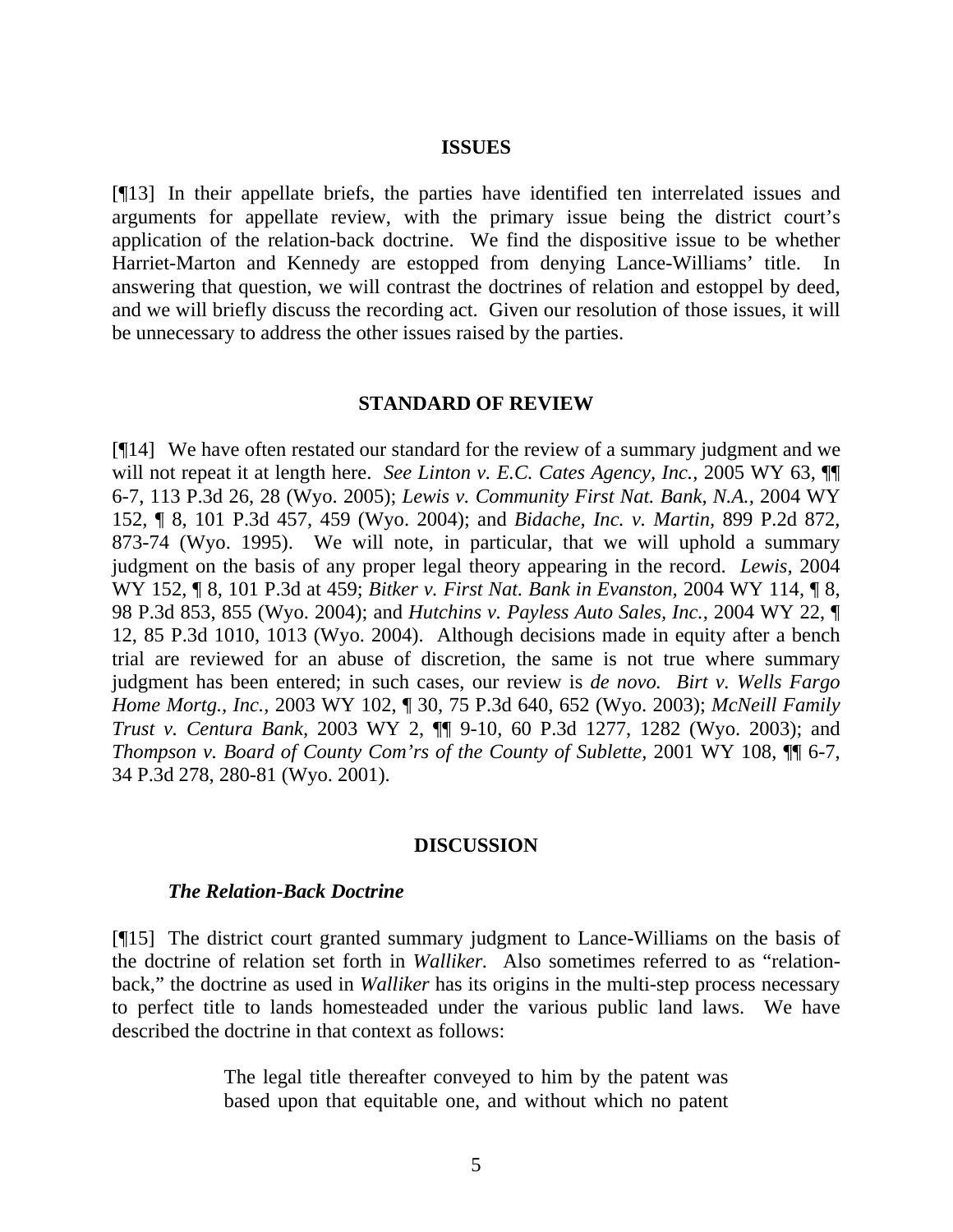could rightfully issue. In *United States v. Detroit Lumber Co.,* 200 U. S. 321-334, 26 Sup. Ct. 282, 286 (50 L.Ed. 499) the court said:

> "A patent from the United States operates to transfer the title, not merely from the date of the patent, but from the inception of the equitable right upon which it is based. *Shipley v. Cowan,* 91 U. S. 330 [23 L. Ed. 424]. Indeed, this is generally true in case of the merging of an equitable right into a legal title."

 This doctrine of relation is a fiction of law resorted to whenever justice requires. In *Landes v. Brant,* 10 How. 348, 13 L. Ed. 449, it is said:

> "To protect purchasers, the rule applies 'that where there are divers acts concurrent to make a conveyance estate, or other thing, the original act shall be preferred, and to this the other acts shall have relation,' as stated in Viner's Abr. tit. Relation, 290. \* \* \* Cruise on Real Property, vol. 5, pp. 510, 511, lays down the doctrine with great distinctness. He says: 'There is no rule better founded in law, reason, and convenience than this, that all the several parts and ceremonies necessary to complete a conveyance shall be taken together as one act, and operate from the substantial part by relation."

This doctrine was applied by the Supreme Court of Michigan in *Clark v. Hall,* 19 Mich. 356-372, in which case Chief Justice Cooley said:

> "A further objection arises upon the conveyance made of the land by Conant. It appears that he conveyed to one Russell before he received a patent. The conveyance was by quitclaim, and defendant claims that as Conant had no legal title at the time, his deed conveyed none, and the title he subsequently acquired by the patent did not inure to the benefit of Russell, inasmuch as there were no covenants in his deed to transfer the title by way of estoppel. The general principle unquestionably is that a government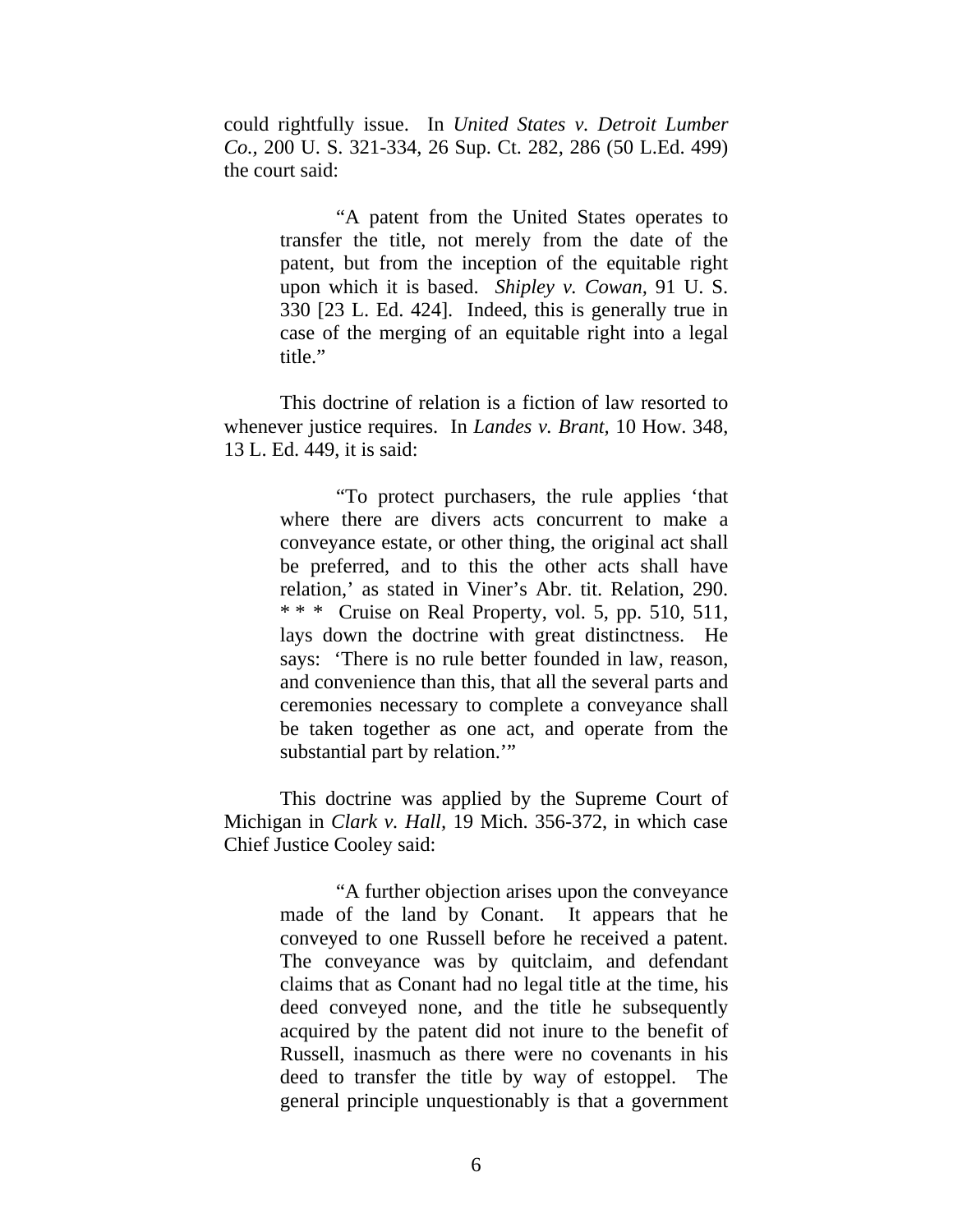patent, when issued, relates back to the original entry, and perfects and makes valid any attempted transfer by the patentee intermediate the entry and patent."

*Roberts v. Hudson,* 25 Wyo. 505, 173 P. 786, 787-88 (1918). More succinctly, we stated in *Tendolle v. Eureka Oil Syndicate,* 38 Wyo. 442, 268 P. 185, 187 (1928):

> The principle of such authorities does not interfere with the operation of the doctrine of relation so often applied in cases where the entryman of public lands gives a deed thereto before obtaining a patent from the government. This doctrine of relation is fully explained in *Roberts v. Hudson*, 25 Wyo. 505, 173 P. 786, and cases there cited. When it becomes necessary in furtherance of justice, a transfer of title that is the result of several steps or transactions is held to take effect by relation from the first substantive act. Note, 15 Am. Dec. 253. The patent, which is the consummation of title, in equity relates back to the entry which is the inception of title.

*See also Robinson Mercantile Co. v. Davis,* 26 Wyo. 484, 187 P. 931, 932 (1920) and *Demars v. Hickey,* 13 Wyo. 371, 80 P. 521, 521-522, reh. denied 81 P. 705 (1905) (disapproved of on other grounds in *Texas West Oil and Gas Corp. v. First Interstate Bank of Casper,* 743 P.2d 857, 859 (Wyo. 1987)).

[¶16] Similar to the problem of establishing title to land from entry to patent is the problem of establishing a water right from permit application to actual appropriation. The doctrine of relation, consequently, has been adapted to and applied to the latter situation:

> The doctrine of relation back has been long recognized in Wyoming jurisprudence in both case law and statute. *See Campbell v. Wyoming Development Co.,* 55 Wyo. 347, 100 P.2d 124 (1940); *Van Tassel Real Estate & Live Stock Co. v. City of Cheyenne,* 49 Wyo. 333, 54 P.2d 906 (1936); *Moyer v. Preston,* 6 Wyo. 308, 44 P. 845 (1896); Wyo. Stat. Ann. §§ 41-4-506, 41-3-401(a), 41-4-512 (LexisNexis 2001). The doctrine invokes the "principle by which, when an act is done at one time, it is considered, by a fiction of law, as if done at some antecedent time." 2 Clesson S. Kinney, A Treatise on the Law of Irrigation and Water Rights § 743 at 1284-85 (2d ed.1912). The courts adopted the doctrine solely for the purpose of justice founded in law, reason, and convenience based on broad equitable principles. *Id.* at 1285. Water law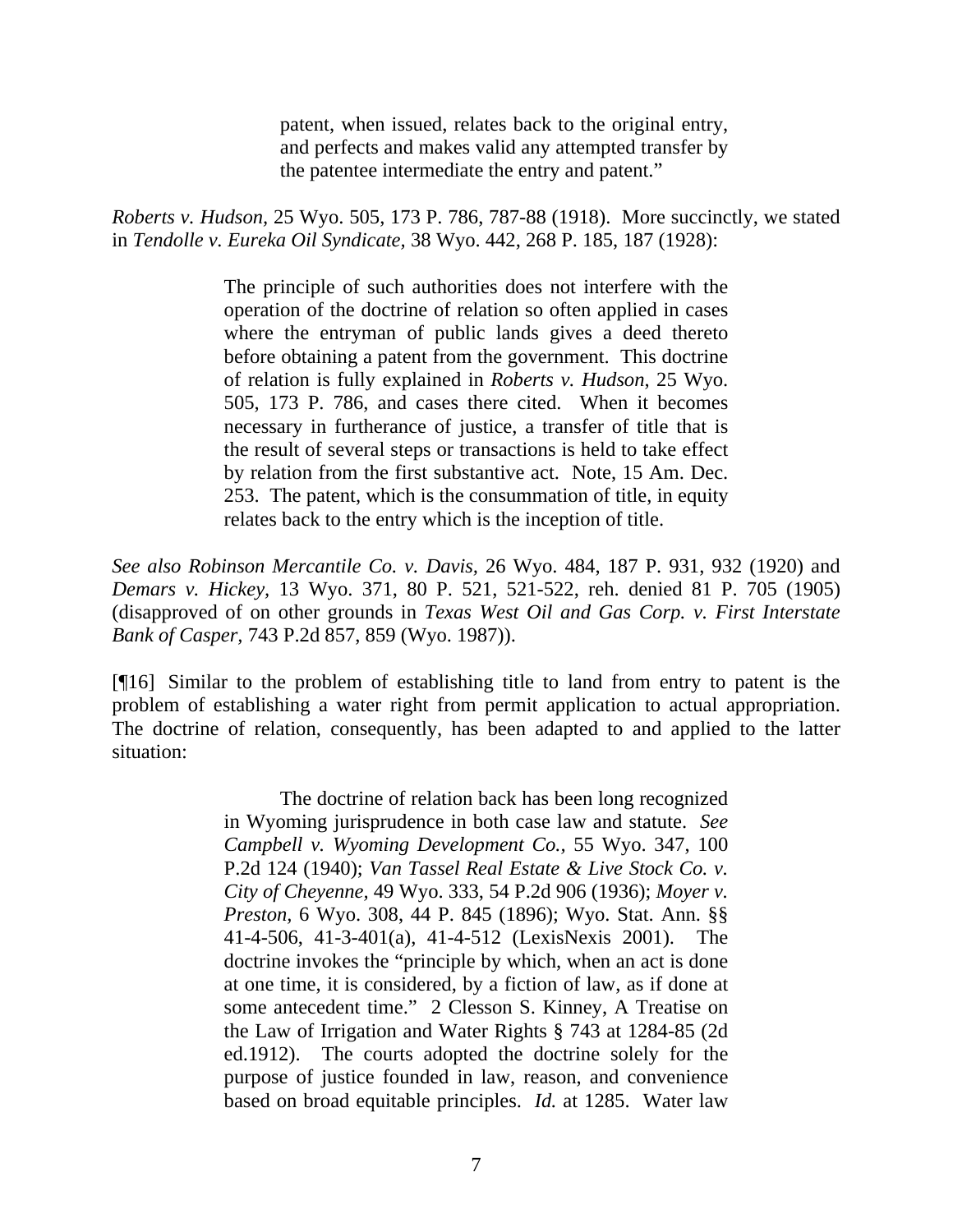borrowed this property doctrine to protect the appropriator against intervening filings that could subordinate his expected priority between the filing of the permit for an appropriation and the actual physical appropriation. A. Dan Tarlock, Law of Water Rights and Resources § 5:62 at 5-104 (2001). Hence, "[p]riority is determined from the date of the manifestation of intent, not the date of actual application of the water to beneficial use." *Id.*

 Relation back has always been a flexible doctrine generally used to protect the parties' expectations when an unexpected event occurs. *Id.* at 5-105. \*\*\*

 \* \* \* In *Campbell,* we referred to the doctrine of relation back as the "right of gradual development[.]"

*In re General Adjudication of All Rights to Use Water in Big Horn River System,* 2002 WY 89, ¶¶ 20-22, 48 P.3d 1040, 1048-49 (Wyo. 2002) (footnote omitted). Clearly, as in the context of an entry upon public land and a later patent, the relation-back doctrine was applied to water rights because of the sequential process involved from permit application to actual appropriation. No doubt, the same reasoning fostered the legislature's adoption of Wyo. Stat. Ann. § 29-1-305(b) (LexisNexis 2005), which provides, in substance, that the priority of a perfected materialman's lien relates back and attaches to the improvements made from the commencement of a construction project over liens later perfected. *See Thatcher & Sons, Inc. v. Norwest Bank Casper, N.A.,* 750 P.2d 1324, 1327 (Wyo. 1988).

[¶17] Finally, before we discuss *Walliker* and its application to this case, we will note application of the relation-back doctrine in our own rules of civil procedure. In W.R.C.P. 15(c), this Court specifically applied the doctrine to amended court pleadings. *See Bell v. Schell,* 2004 WY 153, ¶¶ 19-22, 101 P.3d 465, 470-71 (Wyo. 2004). Further, although not stated by name, relation-back is incorporated into W.R.C.P. 3(b), where commencement of an action relates back to the date the complaint was filed, so long as service upon the defendant occurs within sixty days thereafter.

[¶18] In the instant case, the district court concluded that the doctrine of relation "as set forth in *Walliker,*" controlled the outcome. Therefore, we will address that case in specific detail, the basic facts being gleaned from 608 P.2d at 1273: On some unidentified date, one Geneva Walliker entered upon certain property in Park County, Wyoming, under the Carey Act. She contracted for shares in a canal association to provide water to the land, she paid the State one-half of a required land fee, and she was in possession of a certificate of location and a receipt from the Wyoming land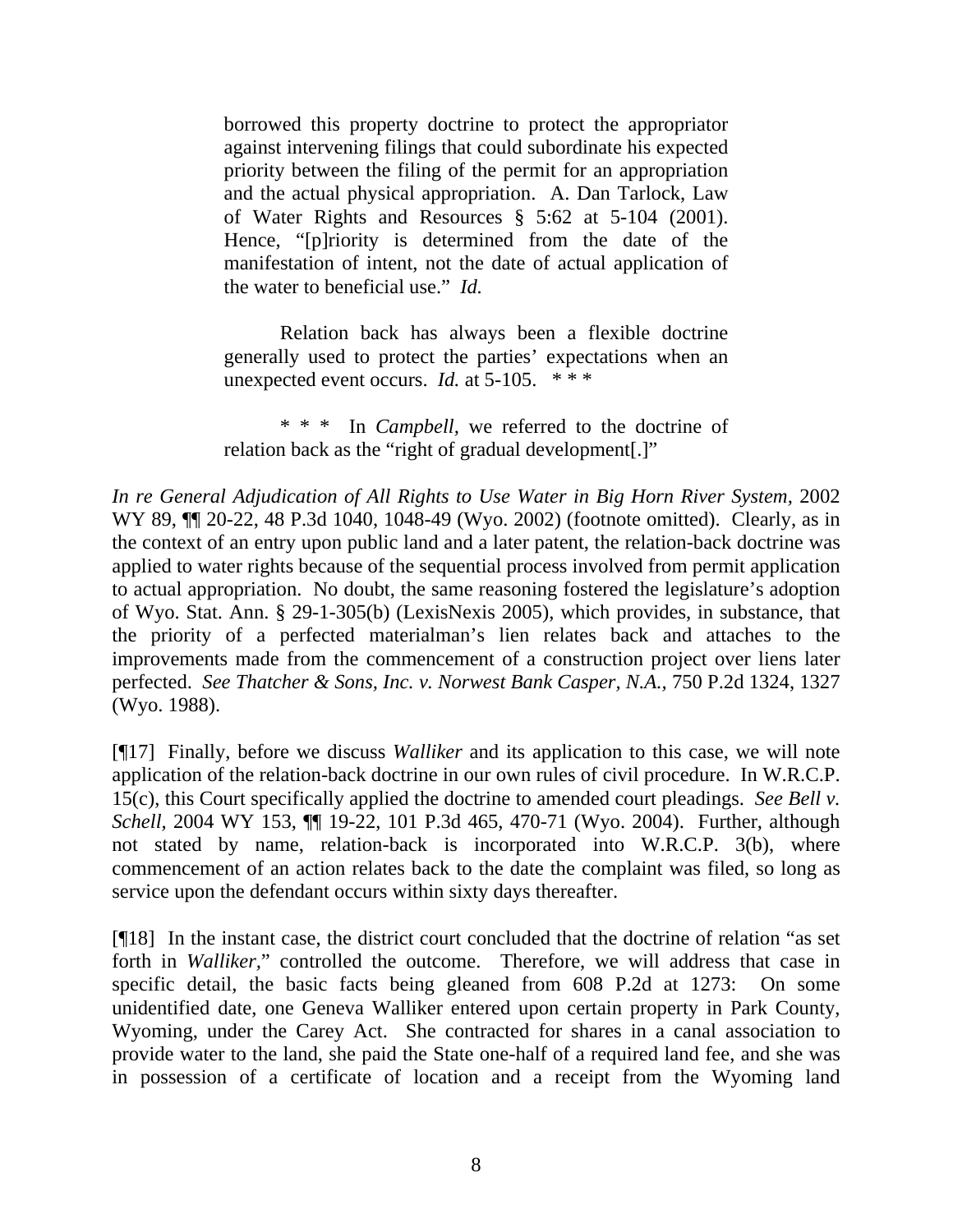commissioner. Shortly thereafter, on July 14, 1928, she issued a conveyance to two grantees named Pearson and Robertson, which conveyance read, in pertinent part, as follows:

> ". . . That the said party of the first part, for and in consideration of One and no/100 (\$1.00) . . . has Remised, Released and Quit Claimed . . . an undivided one-third interest in and to all oil and/or gas . . . ."

Walliker was not issued a patent to the land until some three years after this conveyance.

[¶19] *Walliker* was a quiet title action brought by the successors in interest to Pearson and Robertson, with the defendant being Walliker's heir. In affirming the district court, we held that Walliker's equitable title was sufficient to apply the doctrine of relation. *Walliker*, 608 P.2d at 1277. In other words, when Walliker acquired legal title to the lands in 1931, that title related back so as to give effect to her 1928 conveyance. To that extent, *Walliker* is a classic relation-back case, founded in the traditional land entry to patent rationale. Obviously, its logic, if limited to that circumstance, cannot be imported into the present controversy, where the issues have nothing to do with "proving up" ownership to government land.

[¶20] There is another aspect of *Walliker*, however, that does more nearly equate the present facts. The 1928 conveyance "Remised, Released and Quit Claimed . . . an undivided one-third interest in and to all oil and/or gas . . .." *Walliker*, 608 P.2d at 1273. That wording raised two questions for this Court: (1) what was the effect of the "quitclaim" language; and (2) what was the effect of quitclaiming only a fractional mineral interest? We will explain our resolution of those questions in *Walliker*, after which we will discuss how that resolution affects this case.

[¶21] The defendant in *Walliker* contended that, inasmuch as the 1928 conveyance was by quitclaim deed, Wyo. Stat. Ann. § 34-2-105 (1977) barred application of the relationback doctrine. That statute, now Wyo. Stat. Ann. § 34-2-105 (LexisNexis 2005), and presently worded the same, provides as follows:

> Every deed in substance in the form prescribed in the foregoing section [§ 34-2-104], when otherwise duly executed, shall be deemed and held a sufficient conveyance, release and quitclaim to the grantee, his heirs and assigns, in fee of all the then existing legal or equitable rights of the grantor in the premises therein described, *but shall not extend to after acquired title unless words are added expressing such intention.*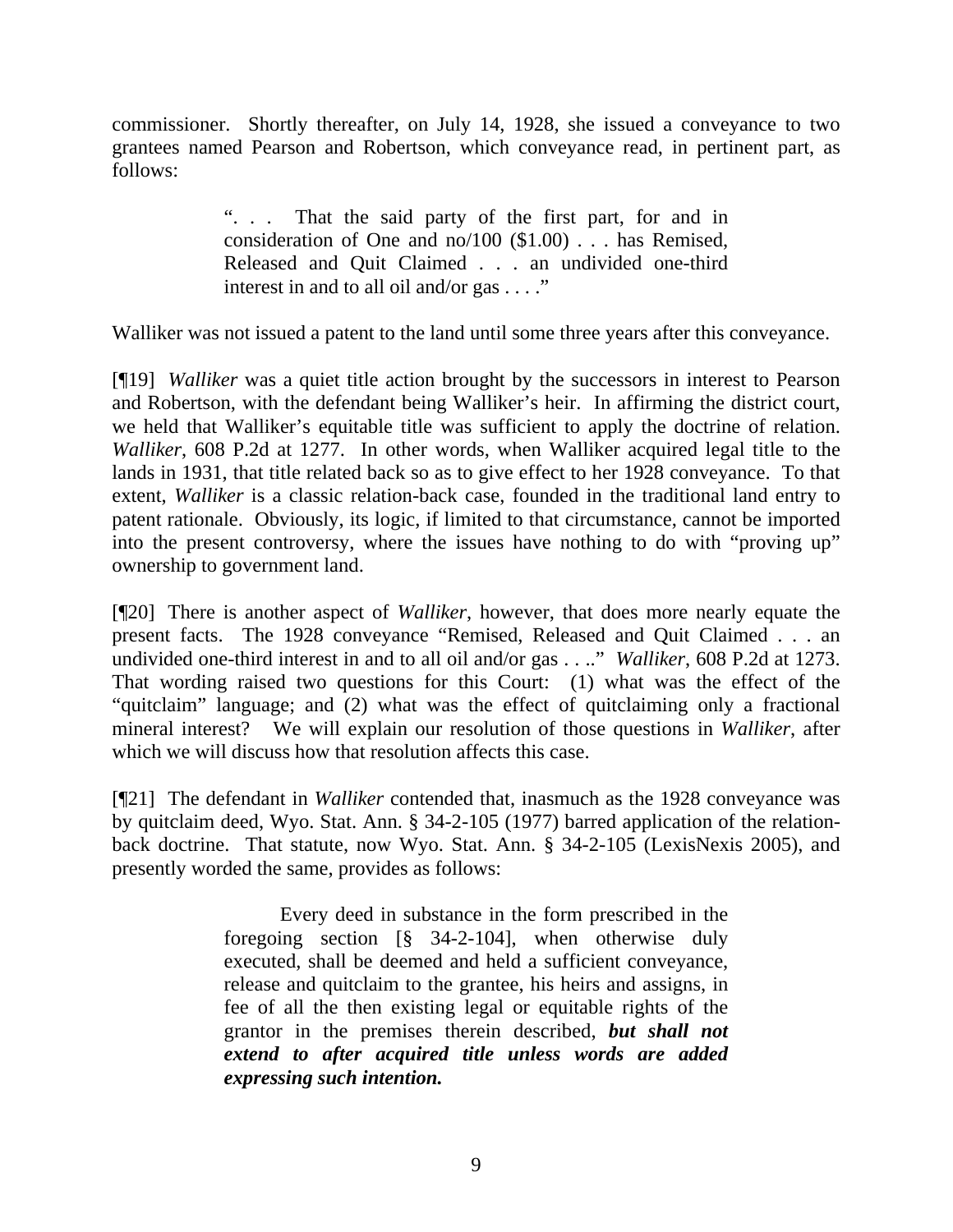(Emphasis added.) In turn, Wyo. Stat. Ann. § 34-2-104 (LexisNexis 2005), also unchanged since *Walliker*, provides in pertinent part as follows:

> A.B., Grantor (here insert grantor's name or names, and place of residence) for the consideration of (here insert consideration) conveys and quitclaims to (here insert grantee's name or names) *all interest* in the following described real estate, (here insert description) situate in the county of ……………, in the State of Wyoming.

Dated this …………… day of ............... A.D. ...............

……………………………………. A.B.

(Emphasis added.)

[¶22] We applied the relation-back doctrine in *Walliker* despite this statute. We held that a document conveying only a partial mineral interest, rather than *all interest*, is not a "deed in substance in the form prescribed" by statute, and is not, therefore, a quitclaim deed within the meaning of the statute. *Walliker*, 608 P.2d at 1274-76. The *ratio decidendi* of that holding was as follows:

> There is an obvious and substantial difference between a deed which conveys the grantor's entire interest and one which conveys only a portion of the grantor's interest. Consistent with the after-acquired-title philosophy of §§ 34-2-104 and 34-2-105, supra, when a grantor who does not possess legal title quitclaims his *entire* interest in a piece of real property, the grantee cannot then expect that such a grant carries with it the implication that grantor has retained an equitable interest capable of ripening into legal title from which the grantee will then be permitted to claim. But when a desert-land entrywoman quitclaims a *portion* of the mineral estate, while retaining an equitable interest in the surface estate, it is then logical for the grantee to expect that the grantor will later perfect legal title and thus perfect the grantee's mineral interest. We said as much in a 1918 opinion which involved a similar issue. *Roberts v. Hudson*[.]

*Walliker*, 608 P.2d at 1274-75 (emphasis in original).

[¶23] The conveyances at issue in the present case are the 1998 Baseline leases. Each of the four leases is a multi-page oil and gas lease containing numerous terms and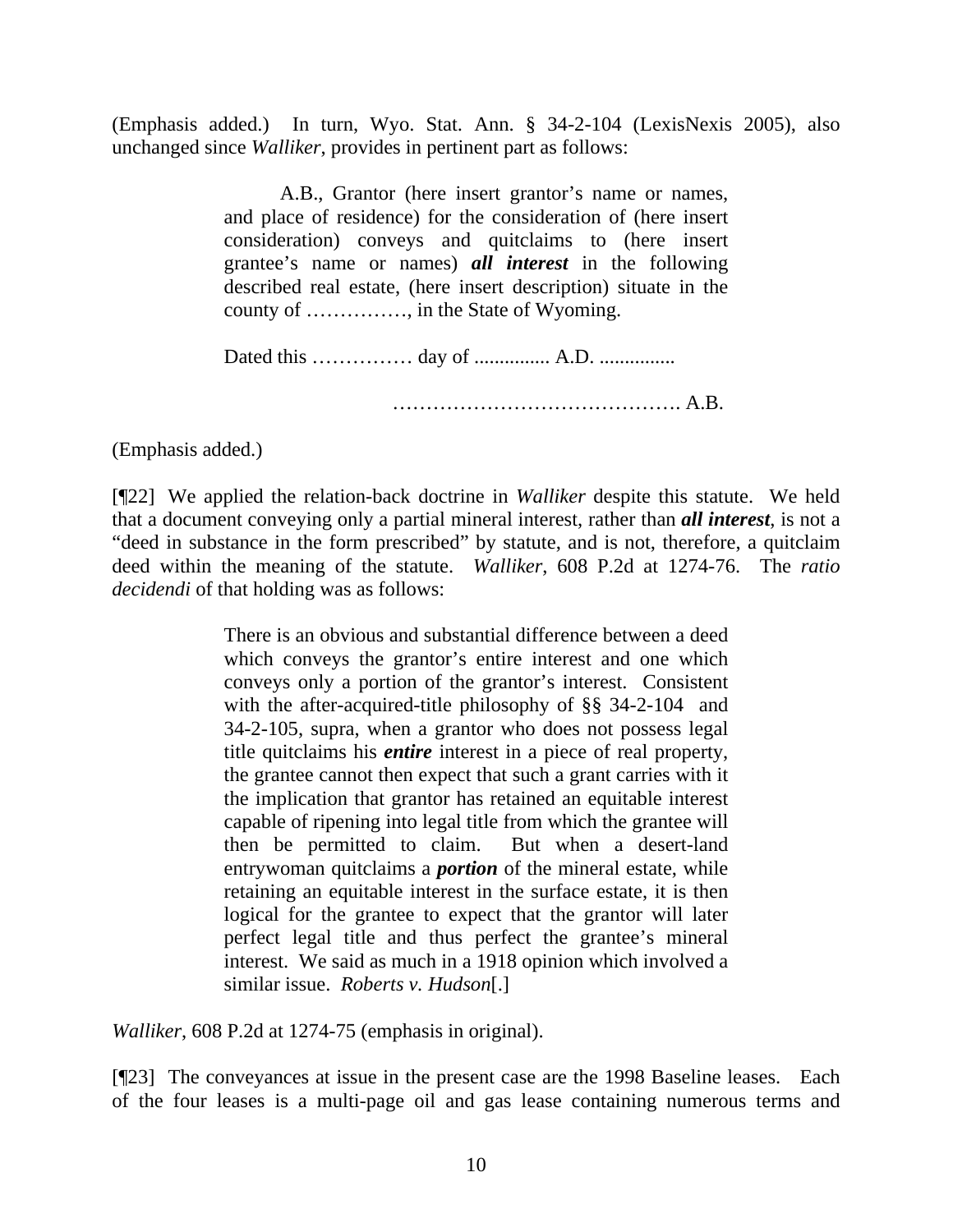conditions detailing the lease term and the parties' obligations. Despite the Harriet-Marton faction having edited out the form warranty language, these leases in no way resemble the quitclaim deed form prescribed in Wyo. Stat. Ann. § 34-2-104. Therefore, just as in *Walliker,* Wyo. Stat. Ann. § 34-2-105 does not bar application of the relation doctrine. The question remains, however, whether the doctrine is otherwise applicable.

[¶24] The common element in all of the applications of the relation doctrine is the establishment of a right or interest through multiple steps: entry and patent, permit application and physical appropriation, materials supplied and completion of construction project, and filing a complaint followed by service of process. The central precept of the relation-back doctrine, in the property context, is that legal title obtained via patent relates back to equitable title obtained via entry, thereby giving effect to conveyances such as mineral leases occurring in the interim. That element is not present in the instant case. Here, there are no issues of entry or patent; the question, rather, is the effect of a series of leases emanating from the same grantor. We cannot help but conclude that the relation-back doctrine in the sense that it was used in *Walliker* is not applicable to the facts of this case.

## *Estoppel by Deed/After-acquired Title*

[¶25] We will briefly reiterate those facts that are particularly pertinent to this discussion: In 1975, Harriet-Marton owned the oil, gas, and other minerals, except coal, underlying the subject property. On December 11 of that year, Harriet-Marton entered into the above-mentioned agreement leasing to Gibbs the oil and gas for three years and as long as production continued in paying quantities. There is no dispute that Gibbs drilled productive wells.

[¶26] On May 21, 1998, Harriet-Marton executed oil and gas leases in favor of Lance-Williams covering the same property. These leases were for five year terms as extended by production, and provided that the lessor "grants, leases and lets exclusively unto Lessee for the purpose of investigating, exploring by geophysical and other methods, prospecting, drilling and mining for and producing oil and gas . . .." Harriet-Marton deleted from the lease forms the following language: "Lessor hereby warrants and agrees to defend the title to said land." It is undisputed that Lance-Williams paid Harriet-Marton initial bonus payments of \$40.00 per acre for 320 acres, and extension payments of \$25.00 per acre.

[¶27] As described in detail above, Harriet-Marton then sued the Gibbs distributees in 2003 for the avowed purpose of having the 1975 agreement judicially declared to be terminated. That effort was, however, abandoned in mid-stream by a stipulated dismissal, as a result of which the Gibbs distributees assigned their interests in the Gibbs agreement to Harriet-Marton and the latter's newly formed limited liability corporation,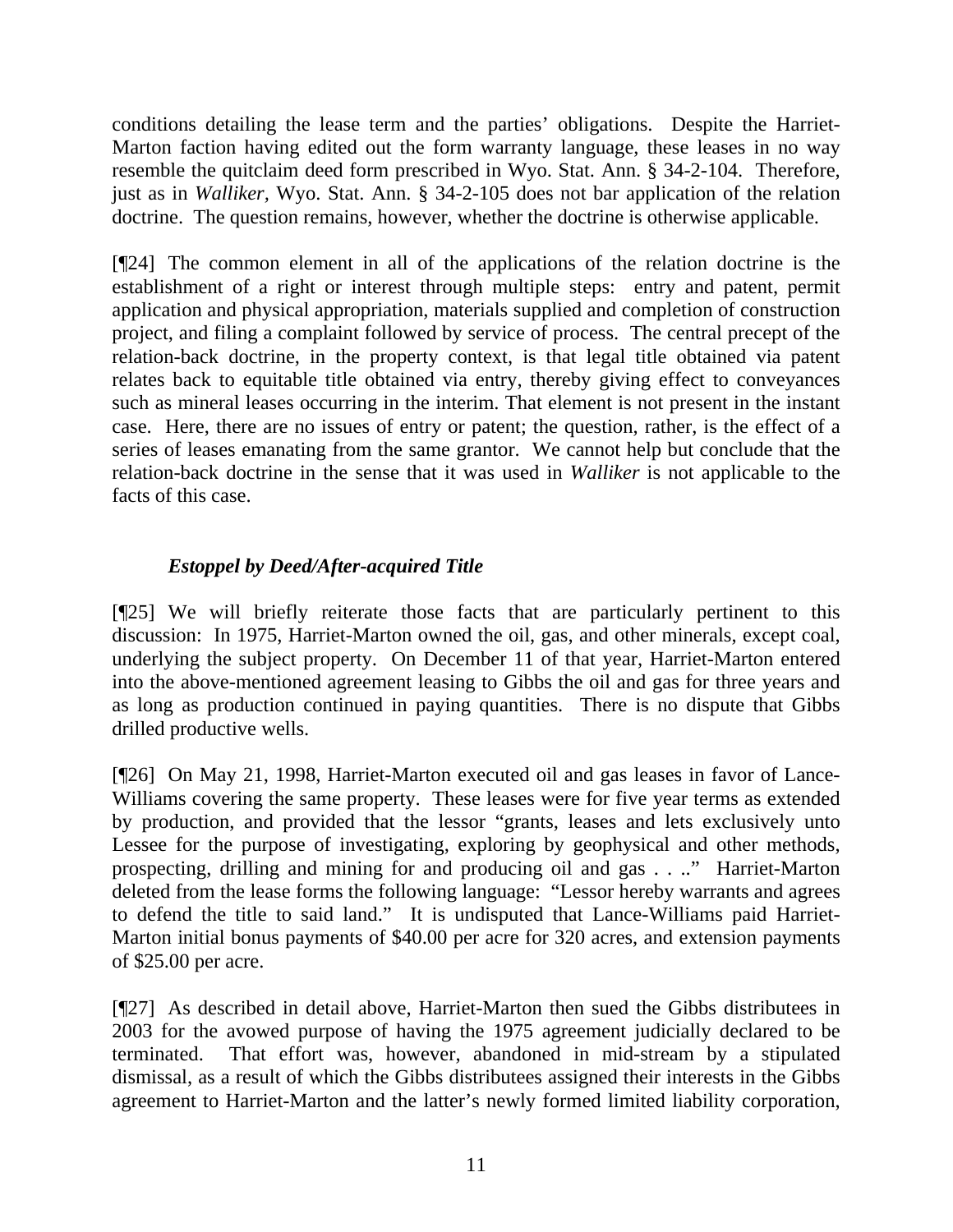Catherine No. 1, LLC. $4$  On December 8, 2003, Harriet-Marton and Catherine No. 1, LLC, in turn, assigned to Kennedy their right, title, and interest in and to the Gibbs agreement. Significantly, even though the consideration under the Kennedy agreement was styled "consideration for assignment," royalties and other payments to Harriet-Marton were made as payments to the "owners," and were proportioned to their fee ownership. In substance, if not in name, the Kennedy "assignment" was in reality simply a new lease.

[¶28] The district court concluded that, under these facts, any interest in the mineral estate obtained by Harriet-Marton and Catherine No. 1, LLC, as a result of the 2003 assignment from the Gibbs distributees related back in time so as to give effect to the 1998 leases from Harriet-Marton to Lance-Williams. It is our conclusion that, while the relation-back doctrine as enunciated in *Roberts* does not apply under these circumstances, a similar result is dictated by necessary application of the doctrines of estoppel by deed and after-acquired title.<sup>[5](#page-13-1)</sup> Estoppel by deed has been described as follows:

> Estoppel by deed has been well defined as the estoppel or bar which precludes a party from denying the truth of his deed, but one which may be invoked only in a suit on the deed or concerning a right growing out of it. It precludes a party to the deed and also those in privity with him from asserting as against the other party thereto and his privies any right or title in derogation of the deed or from denying the truth of any material fact asserted in it. Though an estoppel may be created by the record of other conveyancing instruments than a deed, the most common are those estopping a grantor to assert a title which he acquires subsequent to a conveyance by him.

> > \* \* \*

 $\overline{a}$ 

 It is the general rule that one who acquires a title or estate which he has previously conveyed is estopped to assert his after-acquired title as against the grantee or his successors.

<span id="page-13-0"></span><sup>4</sup> Kennedy does not defend the after-acquired title argument by asserting that Gibbs' rights went to Catherine No. 1, LLC, rather than to Harriet-Marton in settlement of the probate dispute.

<span id="page-13-1"></span><sup>&</sup>lt;sup>5</sup> We are not called upon in this case to state whether there is any distinction between the doctrines of estoppel by deed and after-acquired title and we have used them interchangeably. *See Wood v. Sympson,*  1992 OK 90, 833 P.2d 1239, 1243 (Okla. 1992) ("the doctrine of after-acquired title or estoppel by deed"); and *Hays v. King,* 109 N.M. 202, 784 P.2d 21, 23 (1989) ("doctrine of after-acquired title is subcategory of general doctrine of estoppel by deed").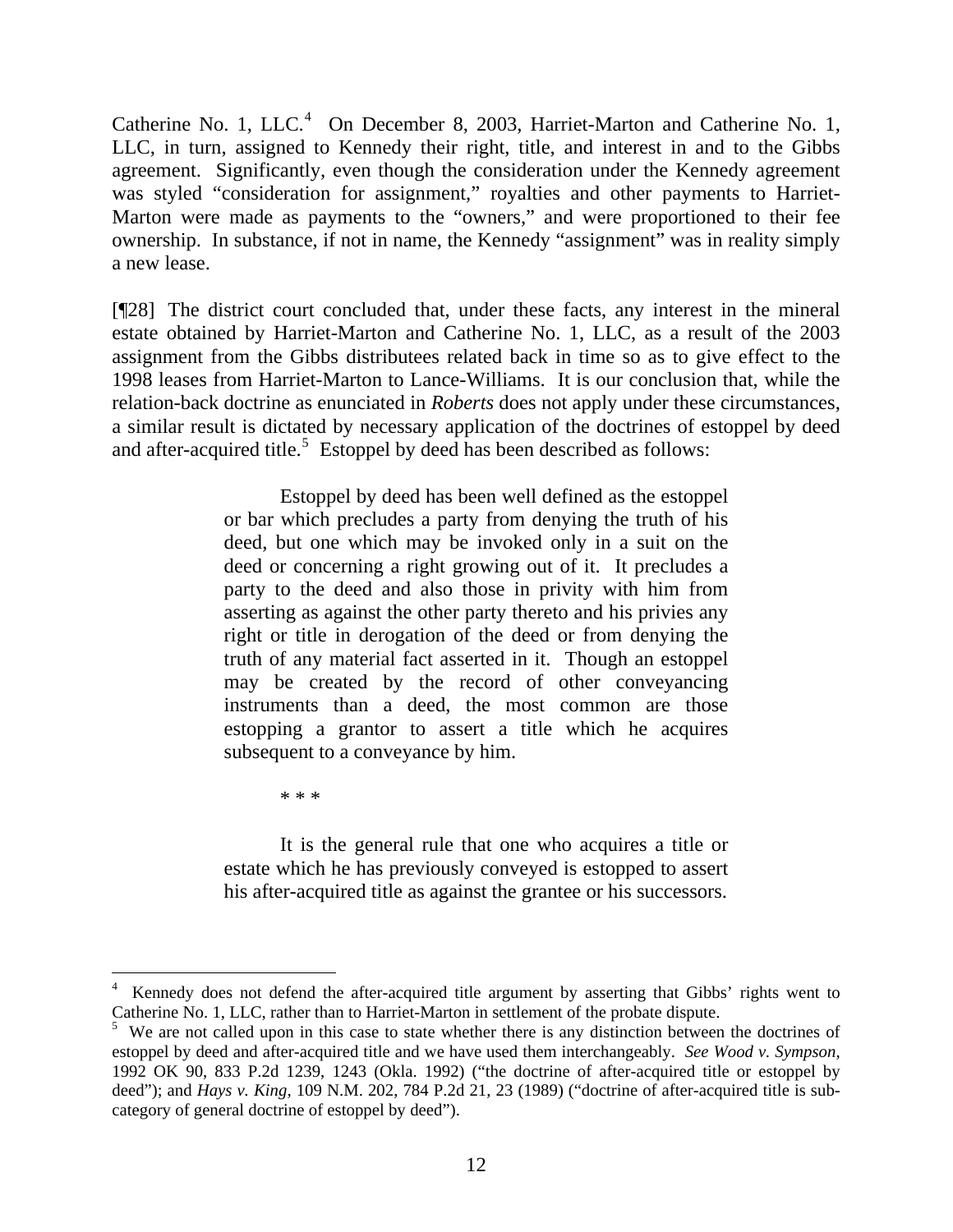3 *American Law of Property* §§ 15.18, 15.19 (A. James Casner ed., 1952) (footnotes omitted).

> Estoppel by deed binds not only the grantor but also those in privity with him. The well-established general principle is that a grantor and his privies are estopped as against the grantee and those in privity with him to assert anything in derogation of the grant or from denying the truth of any material facts stated in the conveyance. A grantor is generally estopped from denying the title of his grantee or his own authority to sell. One who assumes to convey an estate by deed will not be heard, for the purpose of defeating the title of the grantee, to say that at the time of the conveyance he had no title, or that none passed by the deed, and he cannot deny the full operation and effect of the deed as a conveyance. In other words, he is estopped to dispute the title granted.

28 Am. Jur. 2d *Estoppel and Waiver* § 11 (2d ed. 2000) (footnotes omitted). The doctrine applies not just to deeds, but also to leases. *Id.* at § 4.

[¶29] Estoppel by deed generally is based upon the covenants contained in a warranty deed, and does not, therefore, arise from a conveyance via quitclaim. 3 *American Law of Property, supra,* § 15.19; 28 Am. Jur. 2d, *supra,* § 6; 4 Herbert Thorndike Tiffany, *The Law of Real Property* § 1231 (3d ed. 1975); 26A C.J.S. *Deeds* § 261 (2001). This rule is not absolute, however, and despite being a quitclaim in form, a conveyance may give rise to estoppel by deed when it "contains language showing that the grantor intended to convey and the grantee expected to acquire a particular estate." 28 Am. Jur. 2d, *supra,*  § 6; 4 *The Law of Real Property, supra*, §§ 1230-31. Alternatively stated, a "quitclaim deed is one which purports to convey, and is understood to convey, nothing more than the interest or estate in the property described of which the grantor is seized or possessed, if any, at the time, rather than the property itself." 26A C.J.S., *supra,* § 17 (footnote omitted). In that sense, a document that purports to convey a particular interest simply is not a quitclaim deed. The nature of a particular conveyance is determined by the intent of the parties:

> Whether or not an instrument constitutes a quitclaim deed depends on the intent of the parties to it as gathered from the language of the instrument itself, and the attending circumstances, such as the adequacy of the price given, and is not to be determined by the mere omission or presence of a covenant of warranty, although ordinary quitclaim deeds omit warranties of title.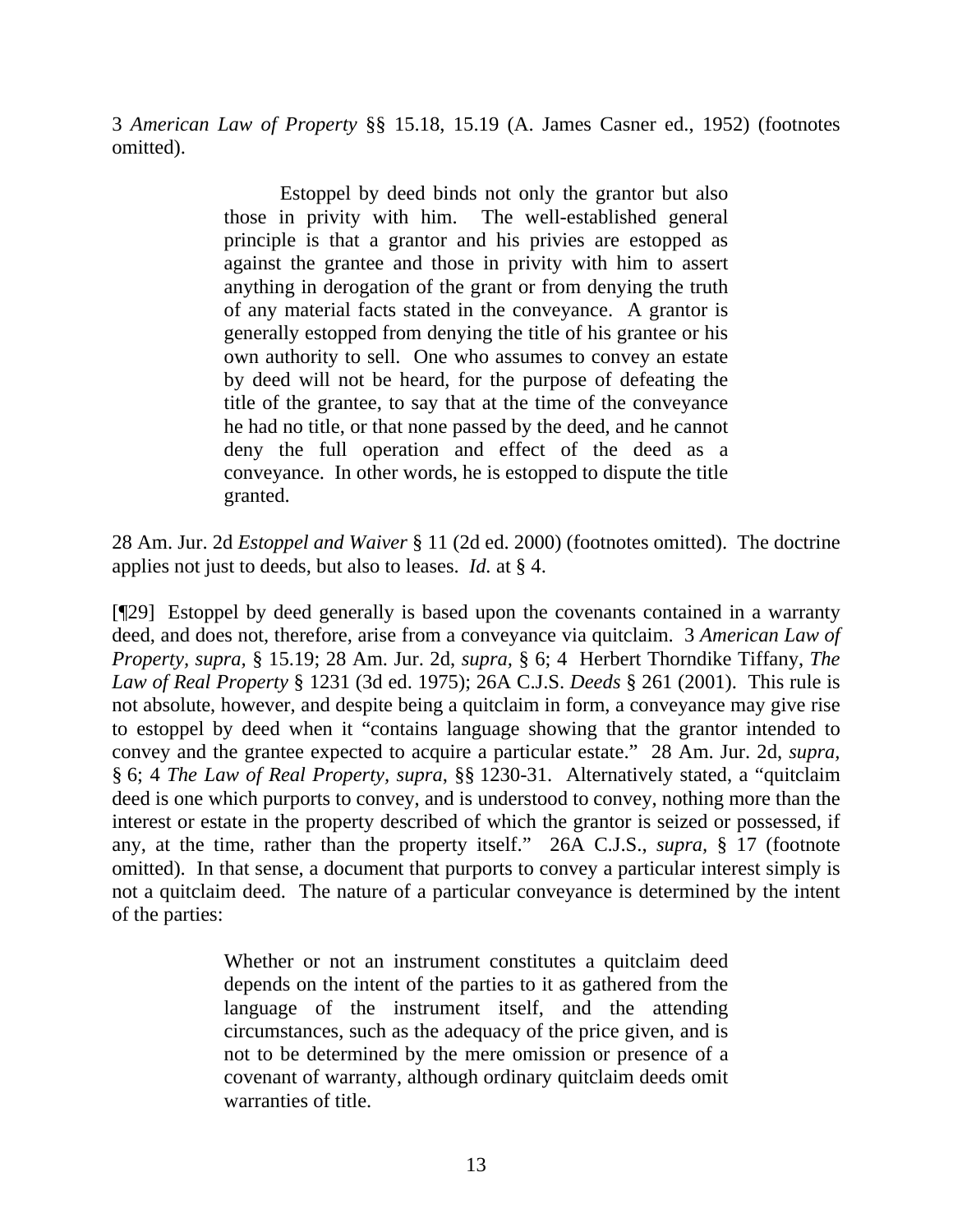*Id.* (footnotes omitted). *See also Sabine Production Co. v. Guaranty Bank & Trust Co.,*  432 So.2d 1047, 1052 (La. Ct.App. 1983).

[¶30] A grantor may also be statutorily estopped from asserting after-acquired title, despite the lack of warranties in a quitclaim deed. 3 *American Law of Property, supra*, § 15.19. In addressing the *Walliker* decision, we have already discussed Wyo. Stat. Ann. §§ 34-2-104 and 34-2-105, wherein the bar to conveyance of after-acquired title via quitclaim deed is specifically limited to those quitclaim deeds that appear in the statutory form. Furthermore, we have already concluded that the 1998 Baseline leases at issue in the present case do not resemble the statutory quitclaim deed, and therefore the statutes do not apply in this case to bar application of the related doctrines of estoppel by deed and after-acquired title.

[¶31] The general principles of law discussed above were long ago established as the law of this state. *See Town of Glenrock v. Abadie,* 71 Wyo. 414, 259 P.2d 766, 769 (1953); *Sharples Corp. v. Sinclair Wyoming Oil Co.,* 62 Wyo. 370, 168 P.2d 565, 566- 569 (1946); *Roberts,* 173 P. at 788; and *Balch v. Arnold,* 9 Wyo. 17, 59 P. 434, 435-36 (1899). The 1998 Baseline leases conveyed certain and particular mineral interests; despite the grantors' excision of the warranty language, they were not intended to be quitclaim deeds. Therefore, Harriet-Marton and Catherine No. 1, LLC, are estopped from denying the title Lance-Williams obtained therefrom, and they are estopped from raising their after-acquired title in derogation of Lance-Williams' interests. The district court's equitable resolution of this dispute is more properly founded in the doctrine of estoppel by deed than in the doctrine of relation. Furthermore, that equitable resolution offends no rule of law and is particularly suited to a quiet title action where the competing claimants derive title from a common source; in such case, the party with "the superior title or equity must prevail." *Torgeson v. Connelly,* 348 P.2d 63, 73 (Wyo. 1959).

## *The Recording Act*

[¶32] Wyo. Stat. Ann. § 34-1-120 (LexisNexis 2005) provides as follows:

 Every conveyance of real estate within this state, hereafter made, which shall not be recorded as required by law, shall be void, as against any subsequent purchaser or purchasers in good faith and for a valuable consideration of the same real estate or any portion thereof, whose conveyance shall be first duly recorded.